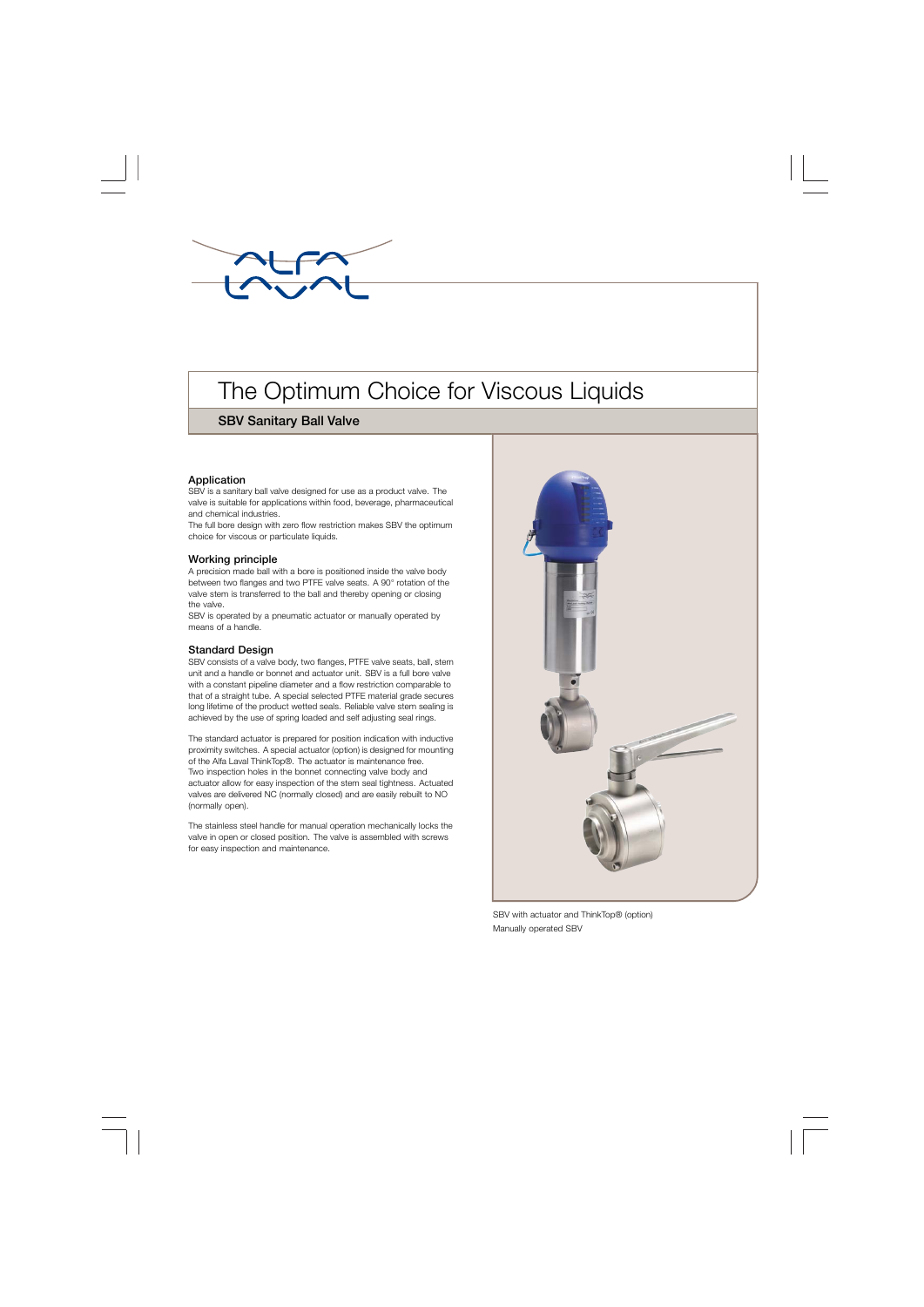## Dimensions (mm)

| Size                          | Inch  | Inch  | <b>Inch</b> | <b>Inch</b>    | <b>Inch</b> | <b>Inch</b> |                |              |              |            |                |                |
|-------------------------------|-------|-------|-------------|----------------|-------------|-------------|----------------|--------------|--------------|------------|----------------|----------------|
|                               | DN/OD | DN/OD | DN/OD       | DN/OD          | DN/OD       | DN/OD       | <b>DIN</b>     | <b>DIN</b>   | <b>DIN</b>   | <b>DIN</b> | <b>DIN</b>     | <b>DIN</b>     |
|                               | 25    | 38    | 51          | 63.5           | 76.1        | 101.6       | <b>DN 25</b>   | <b>DN 40</b> | <b>DN 50</b> | DN 65      | <b>DN 80</b>   | <b>DN 100</b>  |
| A                             | 74    | 95    | 110         | 130            | 159         | 195         | 74             | 95           | 110          | 130        | 159            | 195            |
| OD                            | 25    | 38    | 51          | 63.5           | 76.1        | 101.6       | 29             | 41           | 53           | 70         | 85             | 104            |
| ID                            | 21.8  | 34.8  | 47.8        | 60.3           | 72.9        | 97.6        | 26             | 38           | 50           | 66         | 81             | 100            |
|                               | 1.6   | 1.6   | 1.6         | 1.6            | 1.6         | 2           | 1.5            | 1.5          | 1.5          | 2          | $\overline{2}$ | $\overline{2}$ |
| B                             | 93    | 103   | 113         | 125            | 163         | 220         | 93             | 103          | 113          | 125        | 163            | 220            |
| C                             | 180   | 180   | 180         | 180            | 180         | 291         | 180            | 180          | 180          | 180        | 180            | 291            |
| D                             | 117   | 125   | 135         | 145            | 156         | 206         | 117            | 125          | 135          | 145        | 156            | 206            |
| E                             | 104   | 104   | 104         | 104            | 104         | 129         | 104            | 104          | 104          | 104        | 104            | 129            |
| F                             | 307   | 315   | 324         | 335            | 346         | 395         | 307            | 315          | 324          | 335        | 346            | 395            |
| G <sub>1</sub>                | 334   | 342   | 350         | 362            | 372         | 422         | 334            | 342          | 350          | 362        | 372            | 422            |
| G <sub>2</sub>                | 344   | 352   | 360         | 372            | 382         | 432         | 344            | 352          | 360          | 372        | 382            | 432            |
| H                             | 70.5  | 79    | 84          | 90.5           | 104         | 114         | 70.5           | 79           | 84           | 90.5       | 104            | 114            |
| J                             | 55    | 65.5  | 73          | 83             | 97.5        | 115.5       | 55             | 65.5         | 73           | 83         | 97.5           | 115.5          |
| K                             | 13    | 19    | 25          | 33             | 54.5        | 65.5        | 13             | 19           | 25           | 33         | 54.5           | 65.5           |
| Weight manual (kg)            | 2.3   | 3.4   | 4.8         | $\overline{7}$ | 13.5        | 27          | $\overline{2}$ | 3.1          | 4.5          | 6.4        | 12.3           | 24             |
| Weight actuated (kg)          | 6.7   | 7.8   | 9.2         | 11.4           | 17.9        | 35.8        | 6.4            | 7.5          | 8.9          | 10.8       | 17.9           | 32.8           |
| Weight with                   |       |       |             |                |             |             |                |              |              |            |                |                |
| ThinkTop <sup>®</sup> adapter | 8.6   | 9.7   | 11.1        | 13.3           | 19.8        | 37.7        | 8.3            | 9.4          | 10.8         | 12.7       | 19.8           | 34.7           |
| (kg)                          |       |       |             |                |             |             |                |              |              |            |                |                |











**DN/OD 25 - 63.5** /**DN 25-65 DN/OD 76.1 - 101.6** /**DN 80-100**

**Cavity cleaning connections (optional)**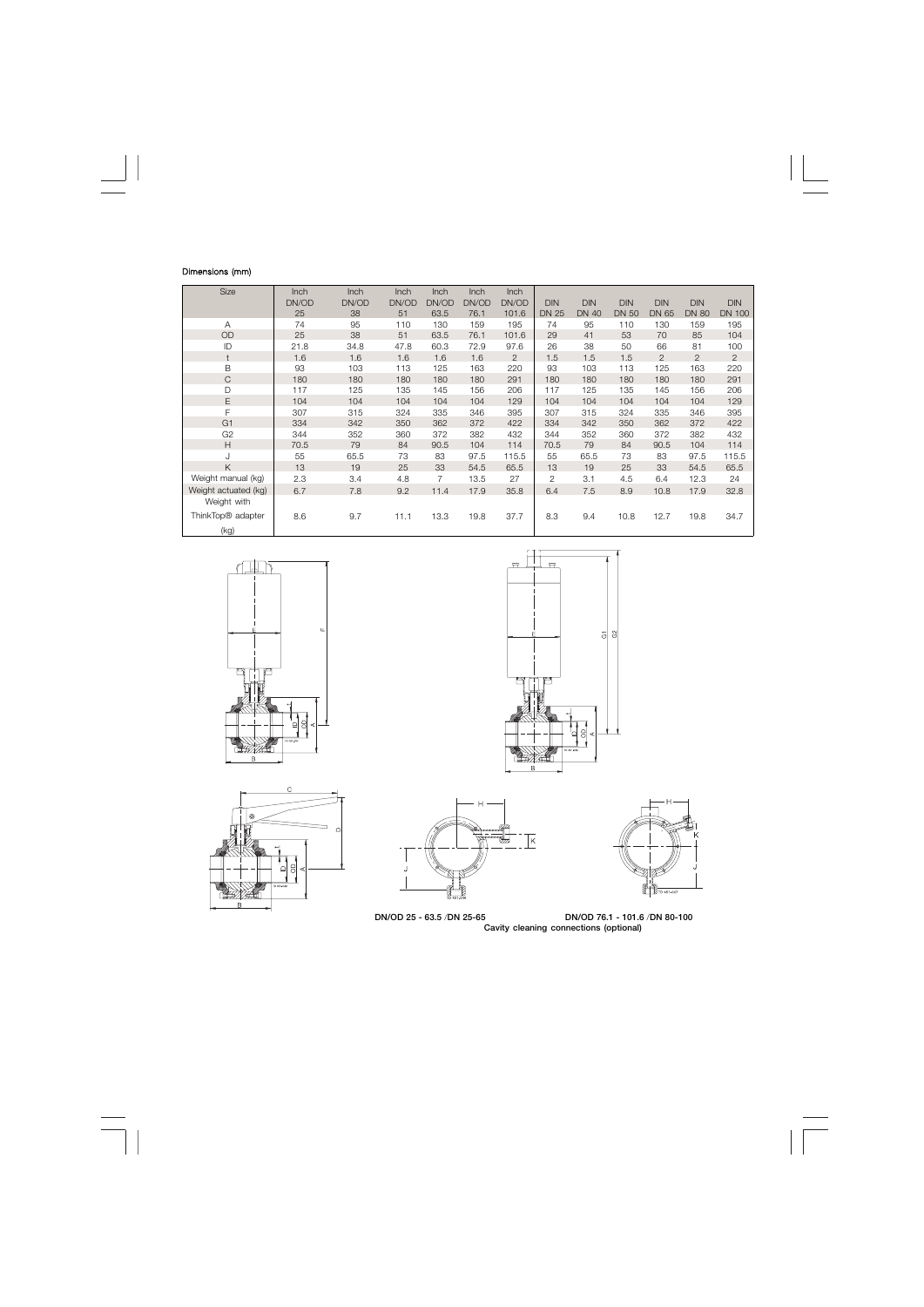## **Technical data**

### **Valve:**

| Max. sterilisation temperature, short time $\ldots \ldots \ldots \ldots \ldots \ldots \ldots \ldots +150^{\circ}C$ . |  |
|----------------------------------------------------------------------------------------------------------------------|--|

#### **Actuator:**

#### **Materials**

| Surface quality, product wetted parts: $\ldots \ldots \ldots \ldots \ldots \ldots \ldots \ldots$ . Ra < 0.8 µm. |  |
|-----------------------------------------------------------------------------------------------------------------|--|
|                                                                                                                 |  |
|                                                                                                                 |  |
|                                                                                                                 |  |
|                                                                                                                 |  |

**Note!** If welding both flanges, ensure that the flanges can be moved axially 30-40 mm depending on size to allow for valve maintenance (see manual for further details).

Actuated valves are delivered NC (normally closed) and are easily rebuilt to NO (normally open). See manual for further details.

## **Options**

- A. Male parts or clamp liners in accordance with required standard.
- B. ThinkTop®.
- C. Cavity cleaning connections, (ISO 228 G ½).
- D. Cavity fillers (encapsulating valve seats).
- E. Handle and bracket for inductive proximity switches (manual valves)
- F. Product wetted elastomer seals of nitrile (NBR), silicone rubber (Q) or flourinated rubber (FPM).







Cavity cleaning connections Cavity fillers Cavity fillers Handle and bracket for inductive proximity switches

#### **Ordering**

- Valve size and actuation type.
- Connections, if not welding ends.
- Other options.